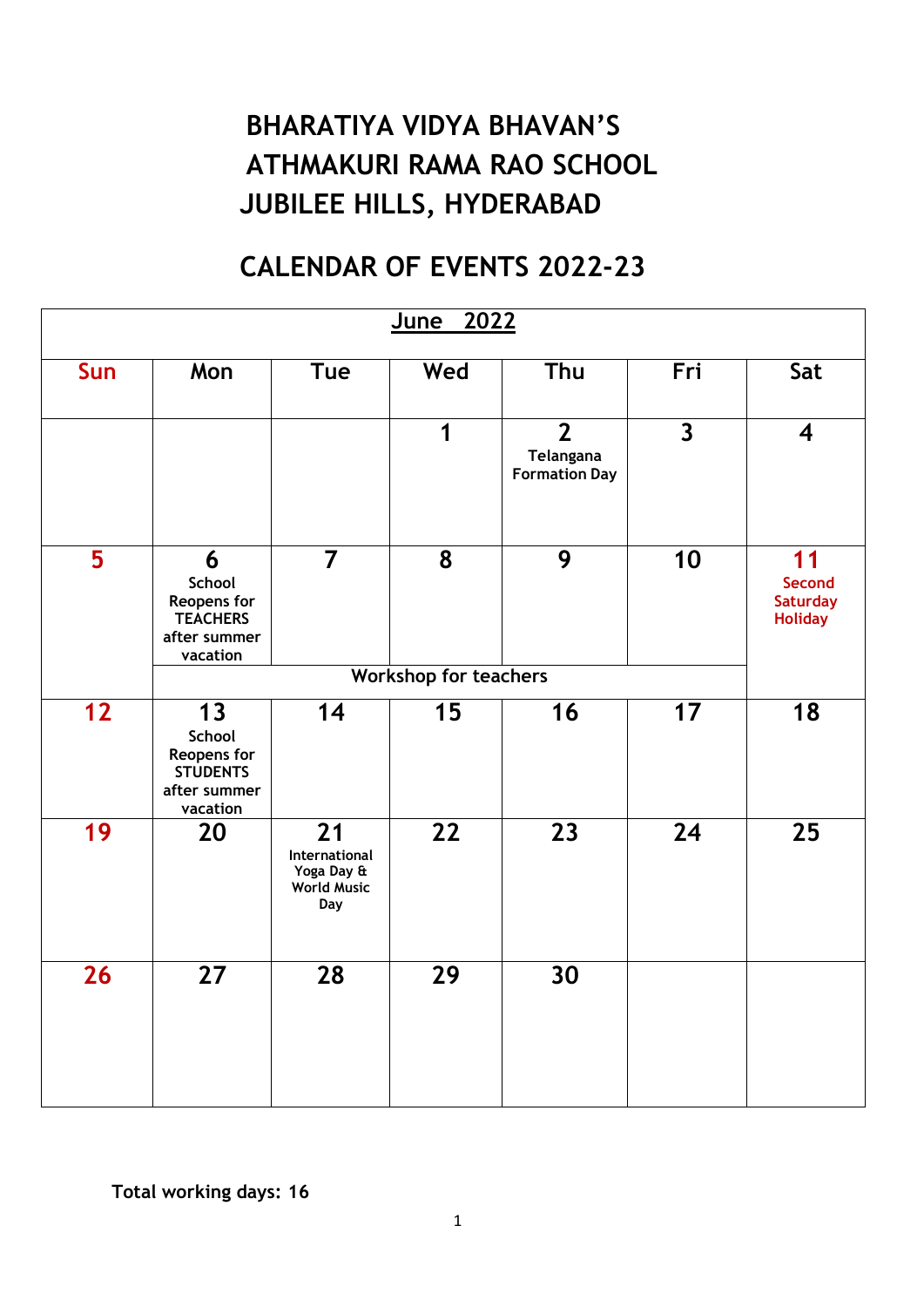|                         |                                       |                         | <b>July 2022</b> |                 |     |                                                         |
|-------------------------|---------------------------------------|-------------------------|------------------|-----------------|-----|---------------------------------------------------------|
| Sun                     | Mon                                   | <b>Tue</b>              | Wed              | Thu             | Fri | Sat                                                     |
| 31                      |                                       |                         |                  |                 | 1   | $\overline{2}$                                          |
| $\overline{\mathbf{3}}$ | $\overline{\mathbf{4}}$               | $\overline{\mathbf{5}}$ | 6                | $\overline{7}$  | 8   | 9<br><b>Second</b><br><b>Saturday</b><br><b>Holiday</b> |
| 10<br><b>Bakrid</b>     | 11                                    | 12                      | 13               | 14              | 15  | 16                                                      |
| 17                      | 18                                    | 19                      | $\overline{20}$  | $\overline{21}$ | 22  | 23                                                      |
| 24                      | 25<br><b>Bonalu</b><br><b>Holiday</b> | 26                      | 27               | 28              | 29  | 30                                                      |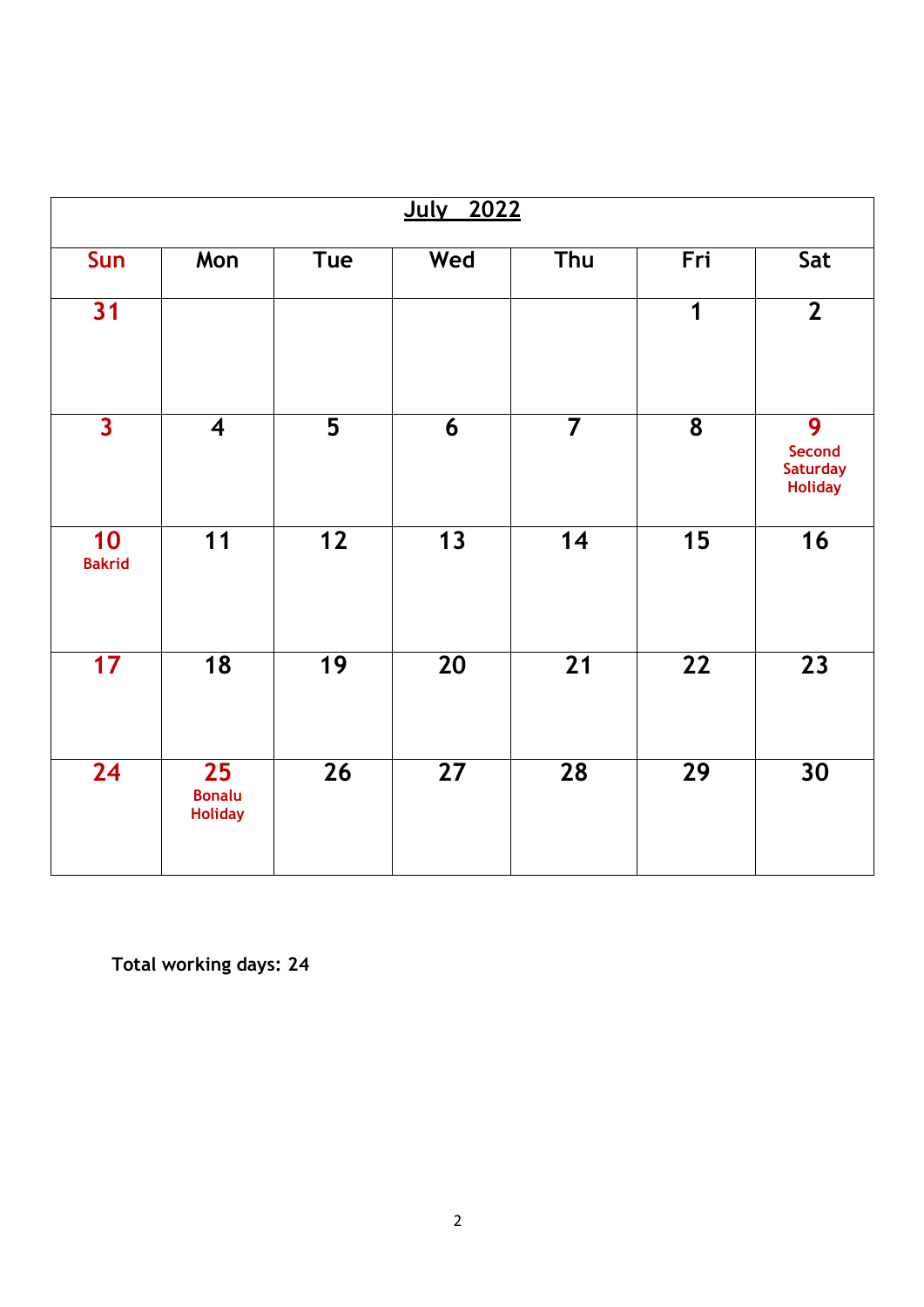|                |                                  |                                        | <b>August 2022</b>                            |                                                         |                                                      |                                                          |
|----------------|----------------------------------|----------------------------------------|-----------------------------------------------|---------------------------------------------------------|------------------------------------------------------|----------------------------------------------------------|
| <b>Sun</b>     | Mon                              | <b>Tue</b>                             | Wed                                           | Thu                                                     | Fri                                                  | Sat                                                      |
|                | 1                                | $2\overline{ }$                        | $\overline{\mathbf{3}}$                       | $\overline{\mathbf{4}}$                                 | 5<br>Varalakshmi<br><b>Vratham</b><br><b>Holiday</b> | 6                                                        |
| $\overline{7}$ | 8                                | 9<br><b>Moharram</b><br><b>Holiday</b> | 10                                            | 11<br><b>Raksha</b><br><b>Bandhan</b><br><b>Holiday</b> | 12                                                   | 13<br><b>Second</b><br><b>Saturday</b><br><b>Holiday</b> |
| 14             | 15<br>Independence<br><b>Day</b> | 16                                     | 17                                            | 18                                                      | 19                                                   | 20<br><b>Krishnashtami</b><br><b>Holiday</b>             |
| 21             | 22                               | 23                                     | 24                                            | 25                                                      | 26                                                   | 27                                                       |
| 28             | 29                               | 30                                     | 31<br>Vinayaka<br>Chaturthi<br><b>Holiday</b> |                                                         |                                                      |                                                          |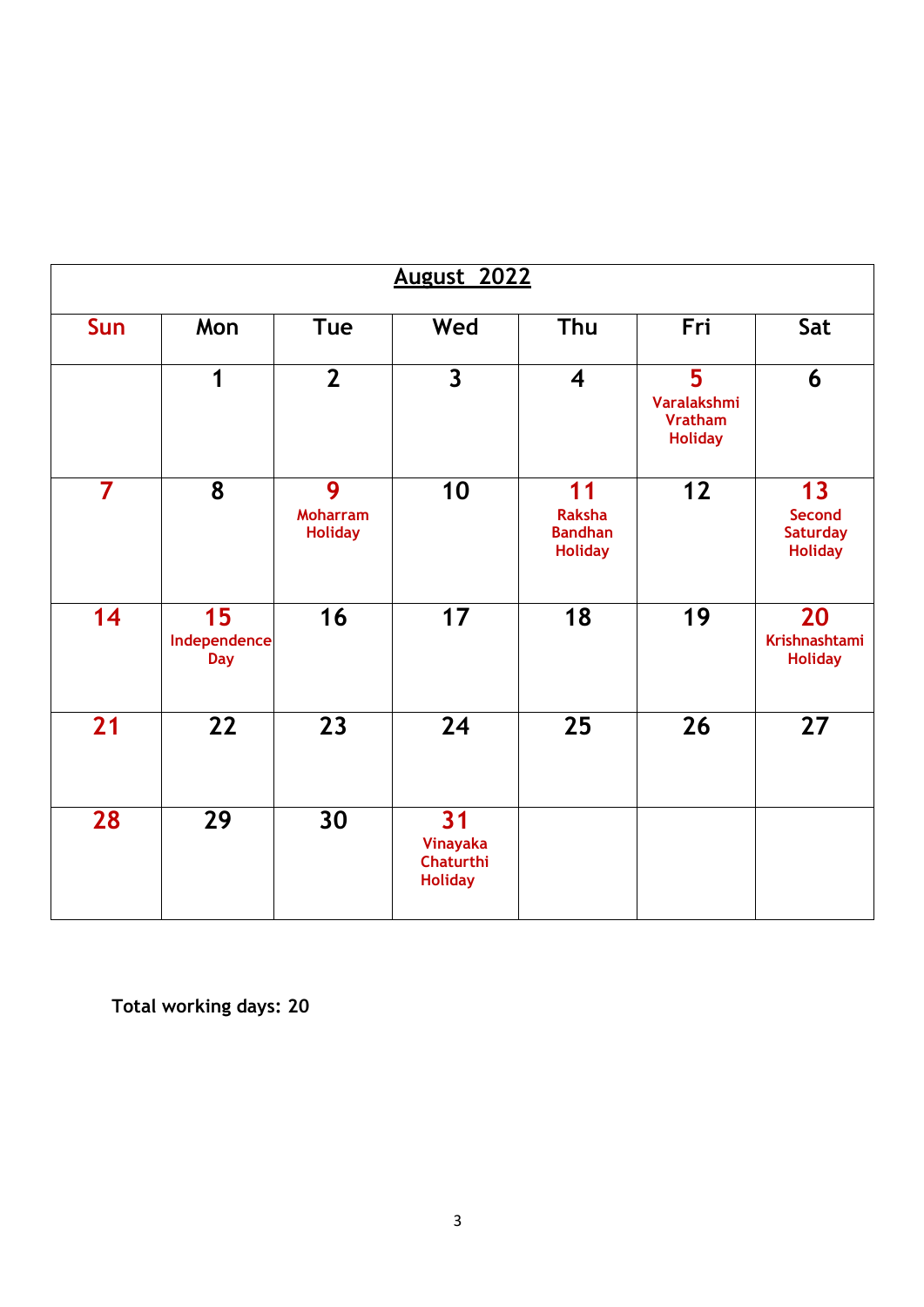|                                            |                                                           |                 | September 2022 |     |                                                          |                                                   |
|--------------------------------------------|-----------------------------------------------------------|-----------------|----------------|-----|----------------------------------------------------------|---------------------------------------------------|
| Sun                                        | Mon                                                       | <b>Tue</b>      | Wed            | Thu | Fri                                                      | Sat                                               |
|                                            |                                                           |                 |                | 1   | $\overline{2}$                                           | $\overline{\mathbf{3}}$                           |
| $\overline{\mathbf{4}}$                    | 5<br><b>Teachers</b><br><b>Day</b><br><b>Celebrations</b> | 6               | $\overline{7}$ | 8   | 9<br><b>Ganesh</b><br><b>Immersion</b><br><b>Holiday</b> | 10<br>Second<br><b>Saturday</b><br><b>Holiday</b> |
| 11                                         | $12$                                                      | 13              | 14             | 15  | 16                                                       | 17                                                |
| 18                                         | 19                                                        | 20              | 21             | 22  | 23                                                       | 24                                                |
| 25<br><b>Bathukamma</b><br><b>Festival</b> | 26<br><b>Dasara</b><br><b>Holidays</b><br>begin           | $\overline{27}$ | 28             | 29  | 30                                                       |                                                   |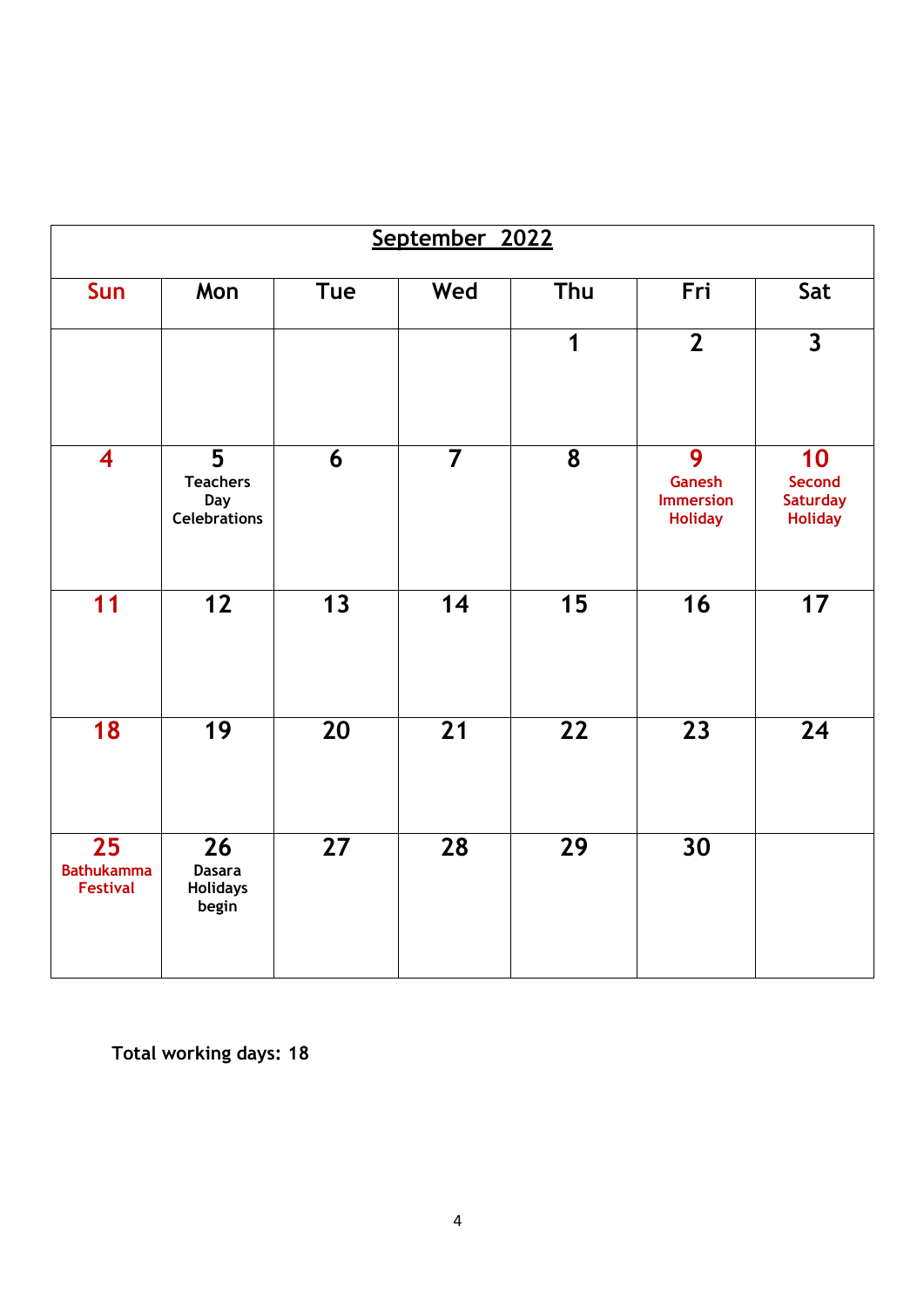|                                      | October 2022                                                             |                                                    |                 |                                          |                 |                                               |
|--------------------------------------|--------------------------------------------------------------------------|----------------------------------------------------|-----------------|------------------------------------------|-----------------|-----------------------------------------------|
| Sun                                  | Mon                                                                      | Tue                                                | Wed             | Thu                                      | Fri             | Sat                                           |
| 30                                   | $\overline{31}$                                                          |                                                    |                 |                                          |                 | $\mathbf 1$                                   |
| $\overline{2}$<br>Gandhi<br>Jayanthi | $\overline{3}$                                                           | $\overline{\mathbf{4}}$                            | $\overline{5}$  | 6<br>School<br>reopens after<br>vacation | $\overline{7}$  | 8<br>Second<br>Saturday<br><b>Working day</b> |
| 9<br>Milad-un<br>nabi                | 10                                                                       | 11                                                 | $\overline{12}$ | 13                                       | 14              | 15                                            |
| 16                                   | 17                                                                       | $\overline{18}$                                    | 19              | 20                                       | $\overline{21}$ | 22                                            |
| $\overline{23}$                      | $\overline{24}$<br><b>Naraka</b><br><b>Chathurdasi</b><br><b>Holiday</b> | $\overline{25}$<br><b>Diwali</b><br><b>Holiday</b> | $\overline{26}$ | $\overline{27}$                          | $\overline{28}$ | $\overline{29}$                               |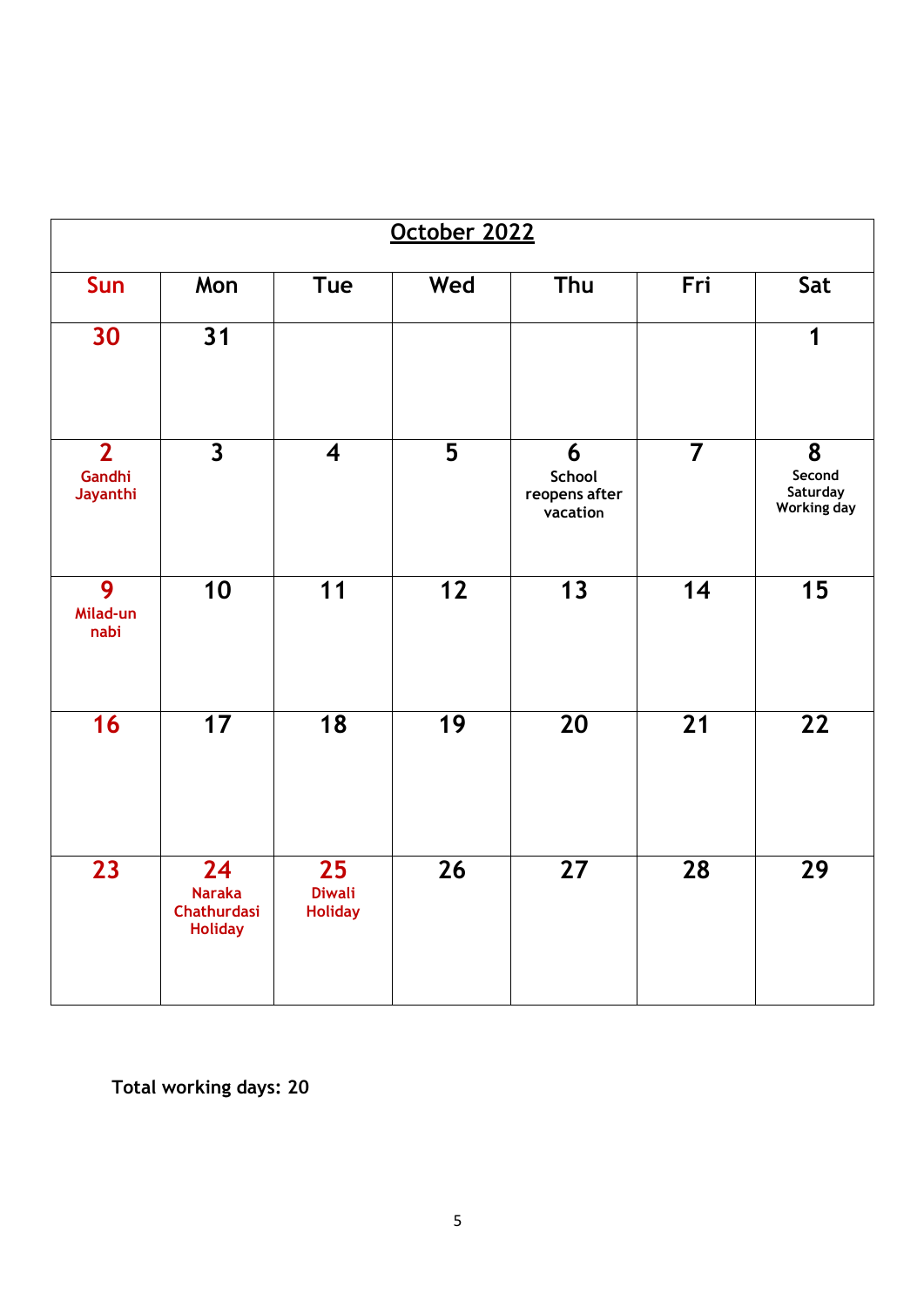|                 | November 2022                                            |                                                     |                |                         |                         |                                                   |  |
|-----------------|----------------------------------------------------------|-----------------------------------------------------|----------------|-------------------------|-------------------------|---------------------------------------------------|--|
| Sun             | Mon                                                      | Tue                                                 | Wed            | Thu                     | Fri                     | Sat                                               |  |
|                 |                                                          | 1                                                   | $\overline{2}$ | $\overline{\mathbf{3}}$ | $\overline{\mathbf{4}}$ | $\overline{\mathbf{5}}$                           |  |
| 6               | $\overline{7}$<br><b>BVB</b><br><b>Foundation</b><br>Day | 8<br><b>Gurunanak</b><br>Jayanthi<br><b>Holiday</b> | 9              | 10                      | 11                      | 12<br>Second<br><b>Saturday</b><br><b>Holiday</b> |  |
| 13              | 14<br>Children's Day<br>celebrations                     | 15                                                  | 16             | 17                      | 18                      | 19                                                |  |
| $\overline{20}$ | $\overline{21}$                                          | $\overline{22}$                                     | 23             | 24                      | 25                      | $\overline{26}$                                   |  |
| 27              | $\overline{28}$                                          | $\overline{29}$                                     | 30             |                         |                         |                                                   |  |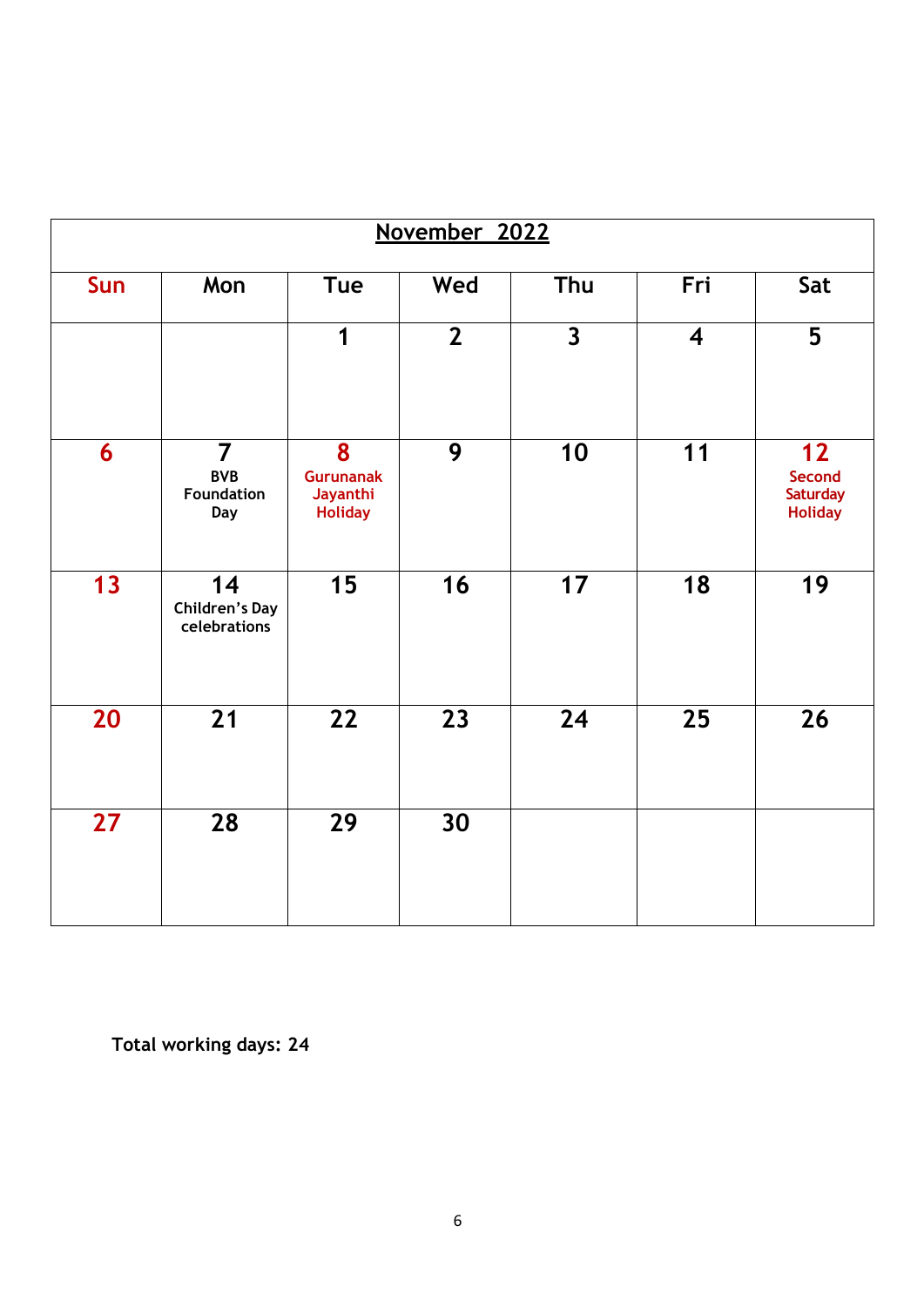|                                          | December 2022                             |                 |                 |                 |                                                                     |                                                   |  |
|------------------------------------------|-------------------------------------------|-----------------|-----------------|-----------------|---------------------------------------------------------------------|---------------------------------------------------|--|
| Sun                                      | Mon                                       | Tue             | Wed             | Thu             | Fri                                                                 | Sat                                               |  |
|                                          |                                           |                 |                 | 1               | $\overline{2}$                                                      | $\overline{\mathbf{3}}$                           |  |
| $\overline{\mathbf{4}}$                  | 5                                         | 6               | $\overline{7}$  | 8               | 9                                                                   | 10<br>Second<br><b>Saturday</b><br><b>Holiday</b> |  |
| 11                                       | 12                                        | 13              | 14              | 15              | 16                                                                  | 17                                                |  |
| 18                                       | 19                                        | 20              | 21              | 22              | 23                                                                  | 24<br><b>Christmas Eve</b><br><b>Holiday</b>      |  |
| 25<br><b>Christmas</b><br><b>Holiday</b> | 26<br><b>Boxing day</b><br><b>Holiday</b> | $\overline{27}$ | $\overline{28}$ | $\overline{29}$ | 30<br>Dr.K.M.<br>Munshiji<br><b>Birthday</b><br><b>Celebrations</b> | 31                                                |  |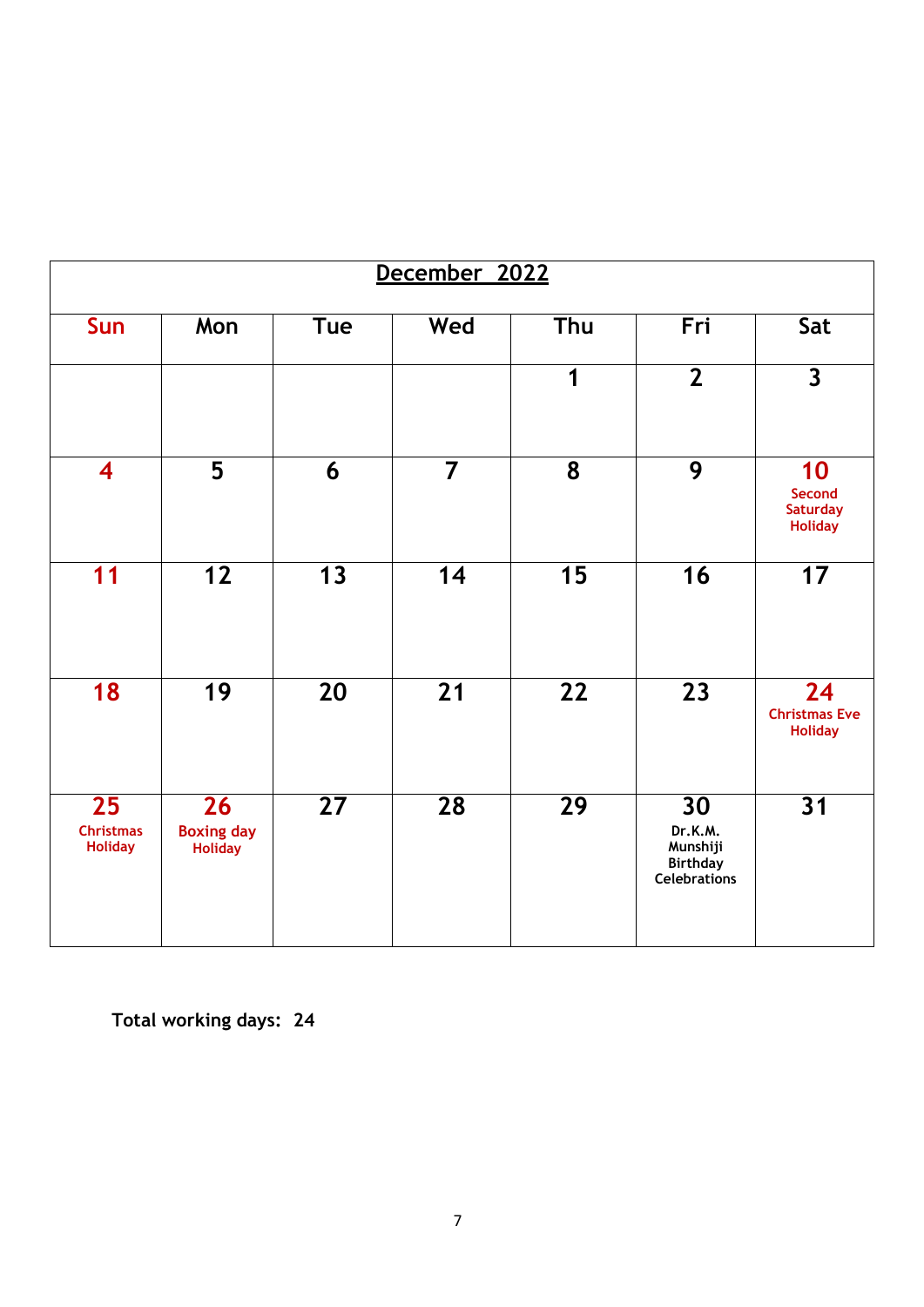|                                    | January 2023                          |                                                        |                         |                                                  |     |                                                          |  |
|------------------------------------|---------------------------------------|--------------------------------------------------------|-------------------------|--------------------------------------------------|-----|----------------------------------------------------------|--|
| Sun                                | Mon                                   | <b>Tue</b>                                             | Wed                     | Thu                                              | Fri | Sat                                                      |  |
| 1<br><b>New Year</b><br><b>Day</b> | $\overline{2}$                        | $\overline{\mathbf{3}}$                                | $\overline{\mathbf{4}}$ | 5                                                | 6   | $\overline{7}$                                           |  |
| $\overline{\mathbf{8}}$            | 9<br>Sankranti<br>vacation<br>begins  | 10                                                     | 11                      | $\overline{12}$                                  | 13  | 14<br><b>Second</b><br><b>Saturday</b><br><b>Holiday</b> |  |
| 15                                 | 16<br><b>Kanuma</b><br><b>Holiday</b> | $\overline{17}$<br>School<br>reopens after<br>vacation | $\overline{18}$         | 19                                               | 20  | $\overline{21}$                                          |  |
| 22                                 | 23                                    | 24                                                     | 25                      | 26<br><b>Republic Day</b><br><b>Celebrations</b> | 27  | 28                                                       |  |
| 29                                 | 30                                    | 31                                                     |                         |                                                  |     |                                                          |  |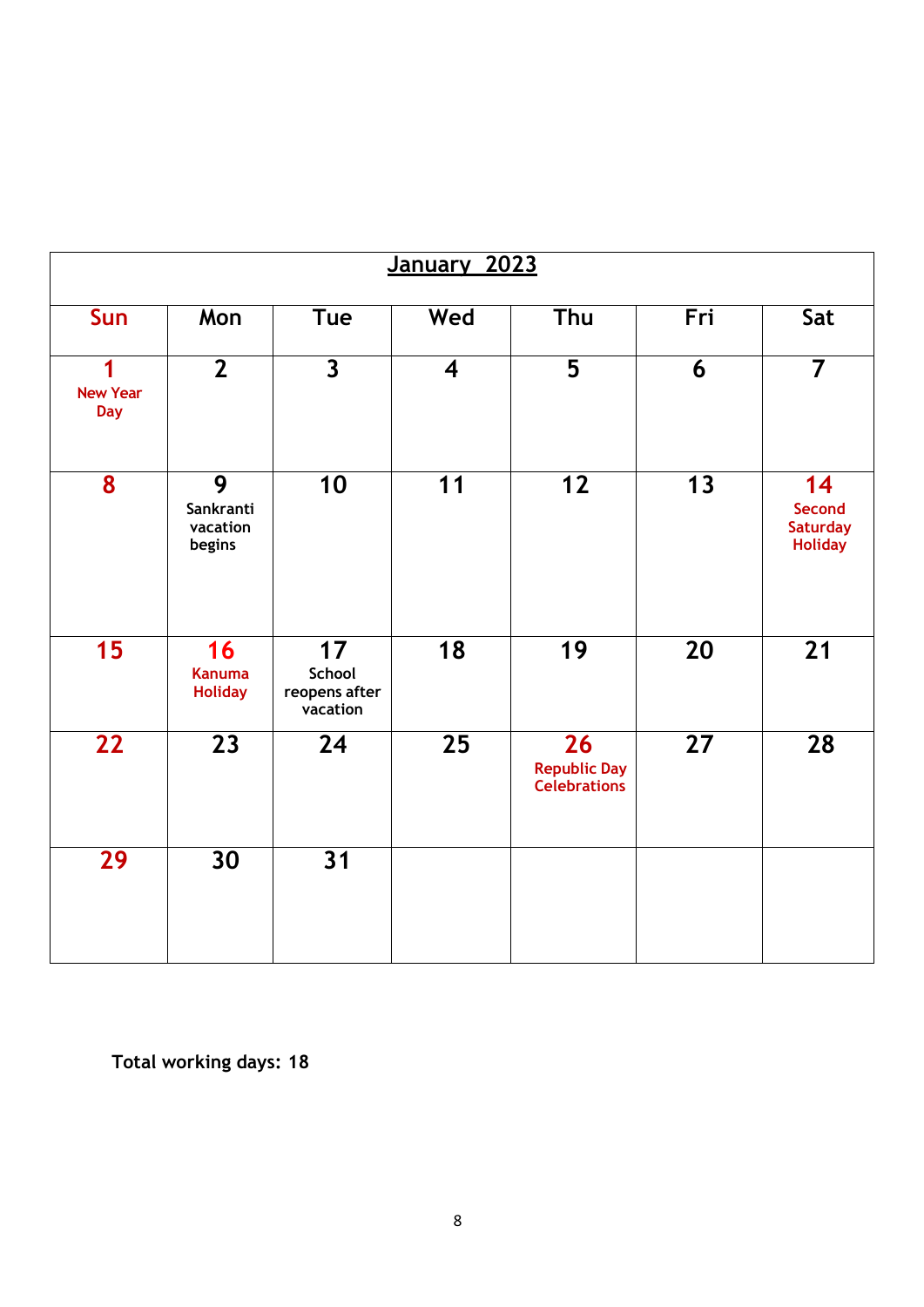|                         | February 2023   |                 |                         |                 |                 |                                                   |  |
|-------------------------|-----------------|-----------------|-------------------------|-----------------|-----------------|---------------------------------------------------|--|
| Sun                     | Mon             | <b>Tue</b>      | Wed                     | Thu             | Fri             | Sat                                               |  |
|                         |                 |                 | 1                       | $\overline{2}$  | $\mathbf{3}$    | $\overline{\mathbf{4}}$                           |  |
| $\overline{\mathbf{5}}$ | 6               | $\overline{7}$  | $\overline{\mathbf{8}}$ | $\overline{9}$  | $\overline{10}$ | 11<br><b>Second</b><br>Saturday<br><b>Holiday</b> |  |
| 12                      | $\overline{13}$ | 14              | 15                      | 16              | 17              | 18<br>Mahasivaratri<br><b>Holiday</b>             |  |
| 19                      | $\overline{2}0$ | $\overline{21}$ | $\overline{22}$         | $\overline{23}$ | $\overline{24}$ | 25                                                |  |
| 26                      | 27              | 28              |                         |                 |                 |                                                   |  |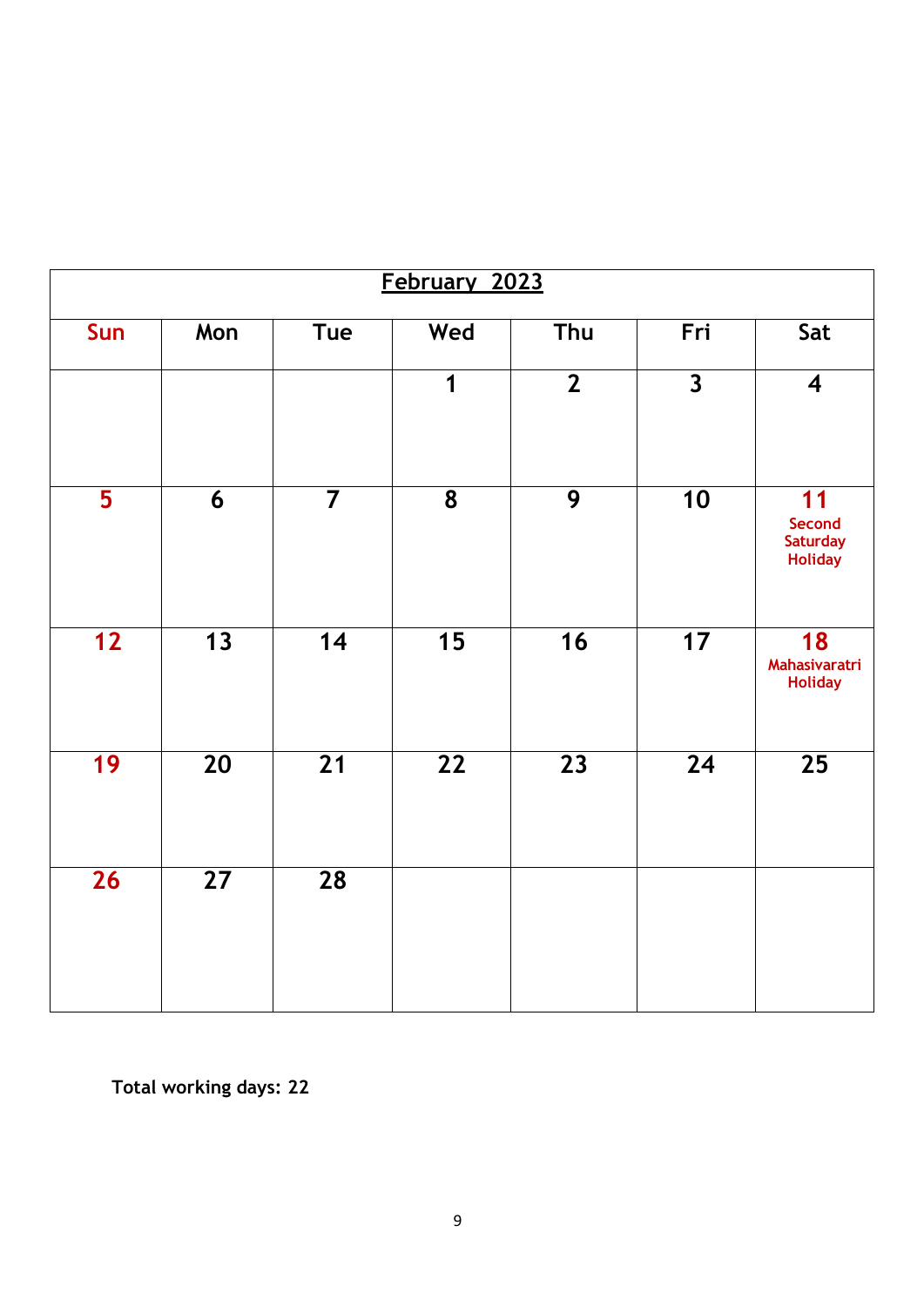|                 | <b>March 2023</b> |                 |                                      |                                                          |                         |                                                    |  |
|-----------------|-------------------|-----------------|--------------------------------------|----------------------------------------------------------|-------------------------|----------------------------------------------------|--|
| Sun             | Mon               | <b>Tue</b>      | Wed                                  | Thu                                                      | Fri                     | Sat                                                |  |
|                 |                   |                 | 1                                    | $\overline{2}$                                           | $\overline{\mathbf{3}}$ | $\overline{\mathbf{4}}$                            |  |
| 5               | 6                 | $\overline{7}$  | 8                                    | 9                                                        | 10                      | 11                                                 |  |
|                 |                   |                 | Holi<br><b>Holiday</b>               |                                                          |                         | <b>Second</b><br><b>Saturday</b><br><b>Holiday</b> |  |
| 12              | $\overline{13}$   | $\overline{14}$ | $\overline{15}$                      | 16                                                       | $\overline{17}$         | 18                                                 |  |
| 19              | 20                | 21              | 22<br><b>Ugadi</b><br><b>Holiday</b> | 23                                                       | 24                      | 25                                                 |  |
| $\overline{26}$ | $\overline{27}$   | $\overline{28}$ | $\overline{29}$                      | 30<br><b>Sri Rama</b><br><b>Navami</b><br><b>Holiday</b> | $\overline{31}$         |                                                    |  |

**Board Examination as per CBSE Schedule**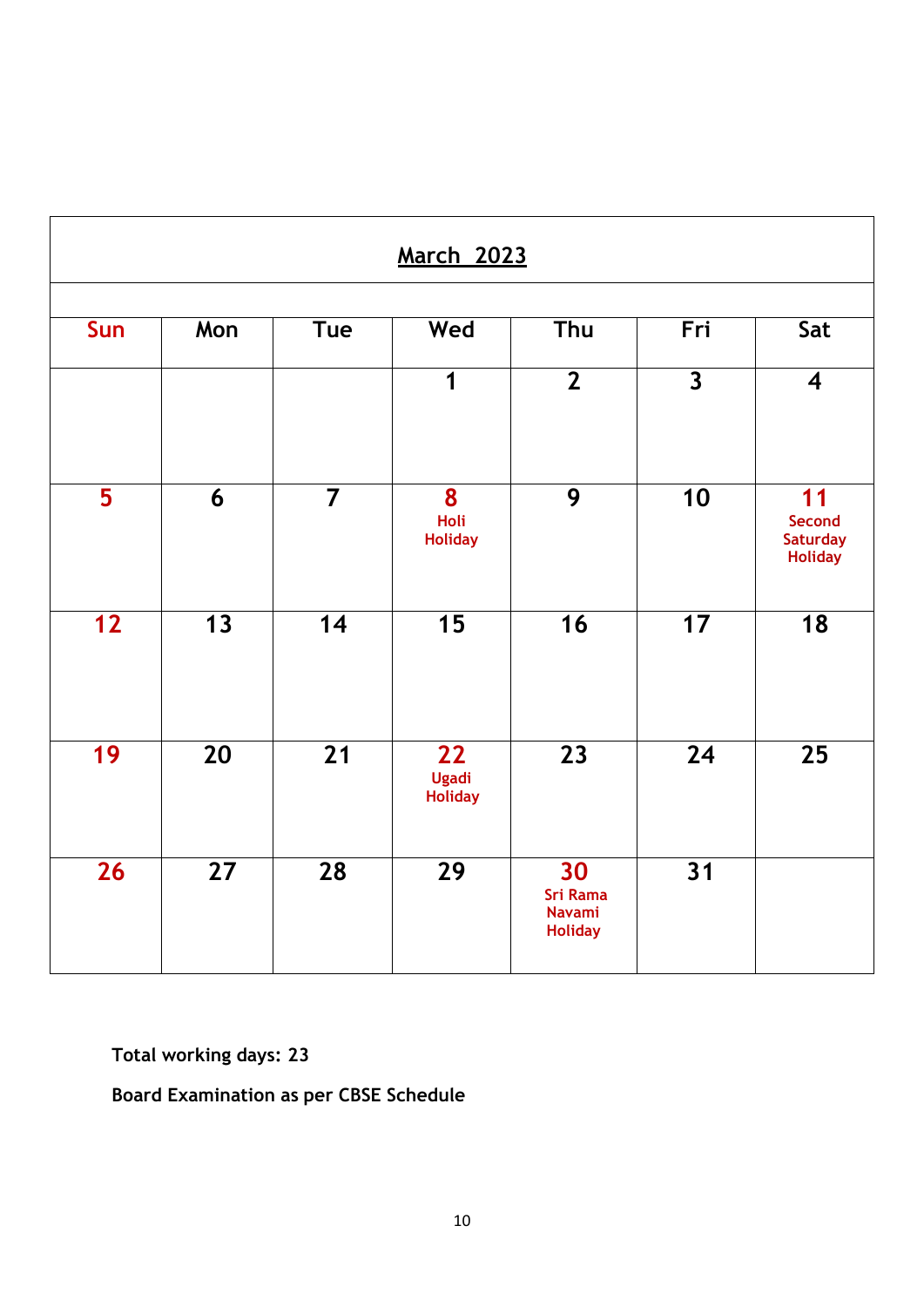|                 |                                           |                         | <b>April 2023</b>                                                  |                 |                                                                 |                                                         |
|-----------------|-------------------------------------------|-------------------------|--------------------------------------------------------------------|-----------------|-----------------------------------------------------------------|---------------------------------------------------------|
| Sun             | Mon                                       | <b>Tue</b>              | Wed                                                                | Thu             | Fri                                                             | Sat                                                     |
| 30              |                                           |                         |                                                                    |                 |                                                                 | 1                                                       |
| $\overline{2}$  | $\overline{\mathbf{3}}$                   | $\overline{\mathbf{4}}$ | 5<br><b>Babu Jagjivan</b><br><b>Ram Birthday</b><br><b>Holiday</b> | 6               | $\overline{\mathbf{7}}$<br><b>Good Friday</b><br><b>Holiday</b> | 8<br><b>Second</b><br><b>Saturday</b><br><b>Holiday</b> |
| 9               | 10                                        | $\overline{11}$         | $\overline{12}$                                                    | $\overline{13}$ | 14<br>Dr.B.R.Ambed<br>-kar Jayanthi<br><b>Holiday</b>           | 15                                                      |
| 16              | 17                                        | $\overline{18}$         | 19                                                                 | 20              | $\overline{21}$                                                 | 22<br>Id-ul-Fitr<br><b>Holiday</b>                      |
| $\overline{23}$ | 24<br><b>Summer</b><br>vacation<br>begins | $\overline{25}$         | $\overline{26}$                                                    | $\overline{27}$ | $\overline{28}$                                                 | 29                                                      |

**Last working Day as per TGO**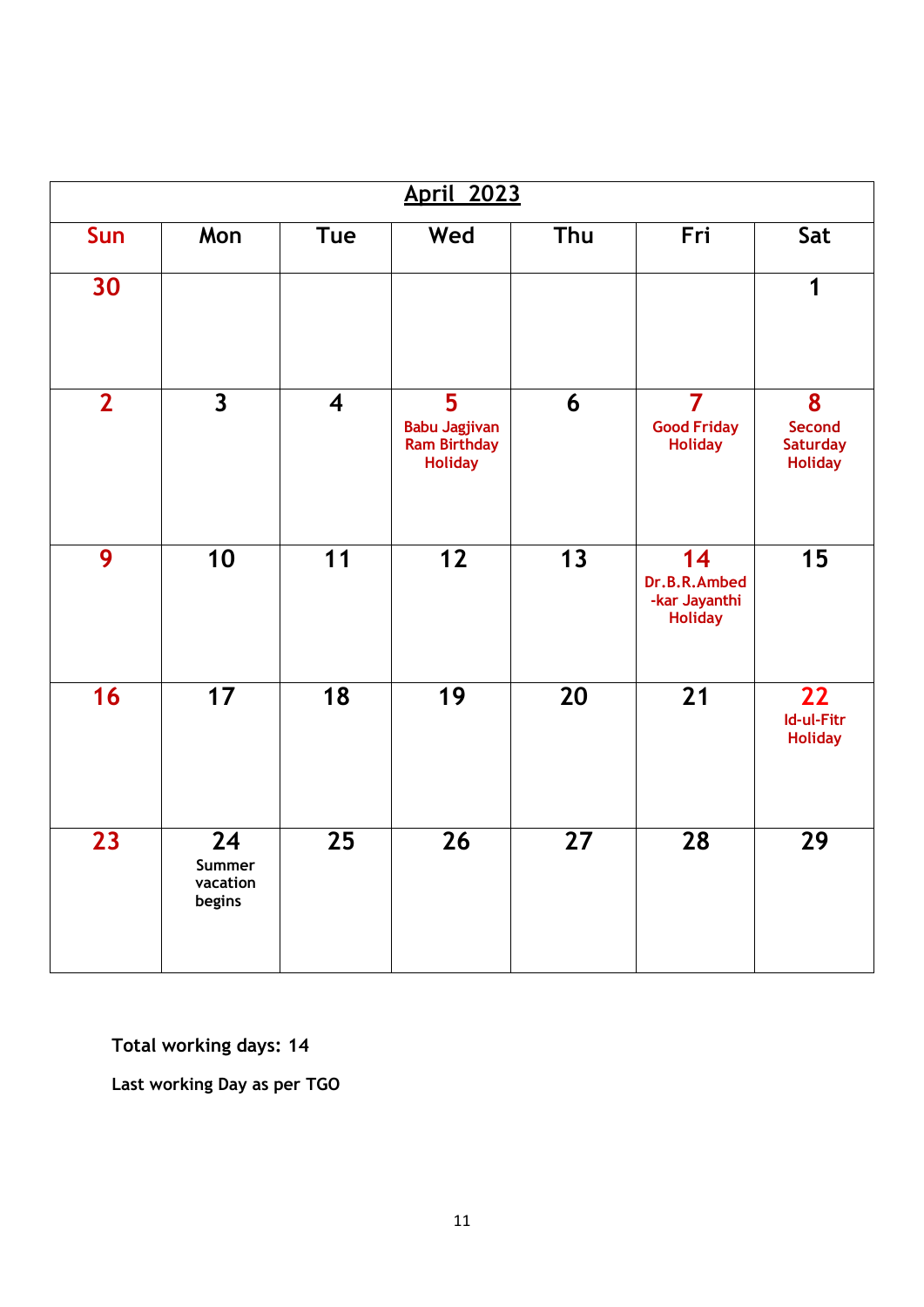## **Tentative Test/ Examination Schedule**

|                       |                          | Periodic tests / Unit Test 2022-2023 |                               |
|-----------------------|--------------------------|--------------------------------------|-------------------------------|
| Exam                  | <b>Date</b>              |                                      | <b>For Classes</b>            |
| Periodic test 1/      | 11-07-2022 to 16-07-2022 |                                      | Classes - I to X              |
| <b>Unit Test 1</b>    | (Monday to Saturday)     |                                      | Classes XI & XII              |
| Periodic test 2/      | 22-08-2022 to 27-08-2022 |                                      | Classes - $1$ & X             |
| Unit Test 2           | (Monday to Saturday)     |                                      | Classes XI & XII              |
| <b>Half Yearly</b>    | 10-10-2022 to 20-10-2022 |                                      | Classes - I to XII            |
| Examination           | (Monday to Thursday)     |                                      |                               |
| Periodic test 3/      | 05-12-2022 to 12-12-2022 |                                      | Classes - $1 \& X$            |
| <b>Unit Test 3</b>    | (Monday to Monday)       |                                      | Classes XI & XII              |
| <b>Revision Test</b>  | 06-02-2023 to 13-02-2023 |                                      | Classes- I to VIII            |
|                       | (Monday to Monday)       |                                      |                               |
| Pre-Board             | For classes X            |                                      |                               |
| <b>Examination -I</b> | & XII                    |                                      |                               |
| Pre-Board             | For classes IX           |                                      | DATES WILL BE ANNOUNCED LATER |
| <b>Examination</b>    | & XI                     |                                      |                               |
| Pre-Board -2          | For classes X            |                                      |                               |
| <b>Examination</b>    | & XII                    |                                      |                               |
| Annual                | 03-03-2023 to 16-03-2023 |                                      | Classes - I to IX & XI        |
| <b>Examination</b>    | (Friday to Thursday)     |                                      |                               |

| Vacation (TENTATIVELY) as per TS Govt. it may vary              |                                              |  |  |  |
|-----------------------------------------------------------------|----------------------------------------------|--|--|--|
| <b>First term vacation</b>                                      | 26-09-2022 to 6-10-2022 (Monday to Thursday) |  |  |  |
| Sankranthi vacation                                             | 09-01-2023 to 15-01-2023 (Monday to Sunday)  |  |  |  |
| Summer vacation for<br><b>Classes LKG to Class IX and</b><br>ΧI | 24-04-2023 (Monday) to 10-06-2023 (Saturday) |  |  |  |
| School reopens on 12-06-2023 (Monday)                           |                                              |  |  |  |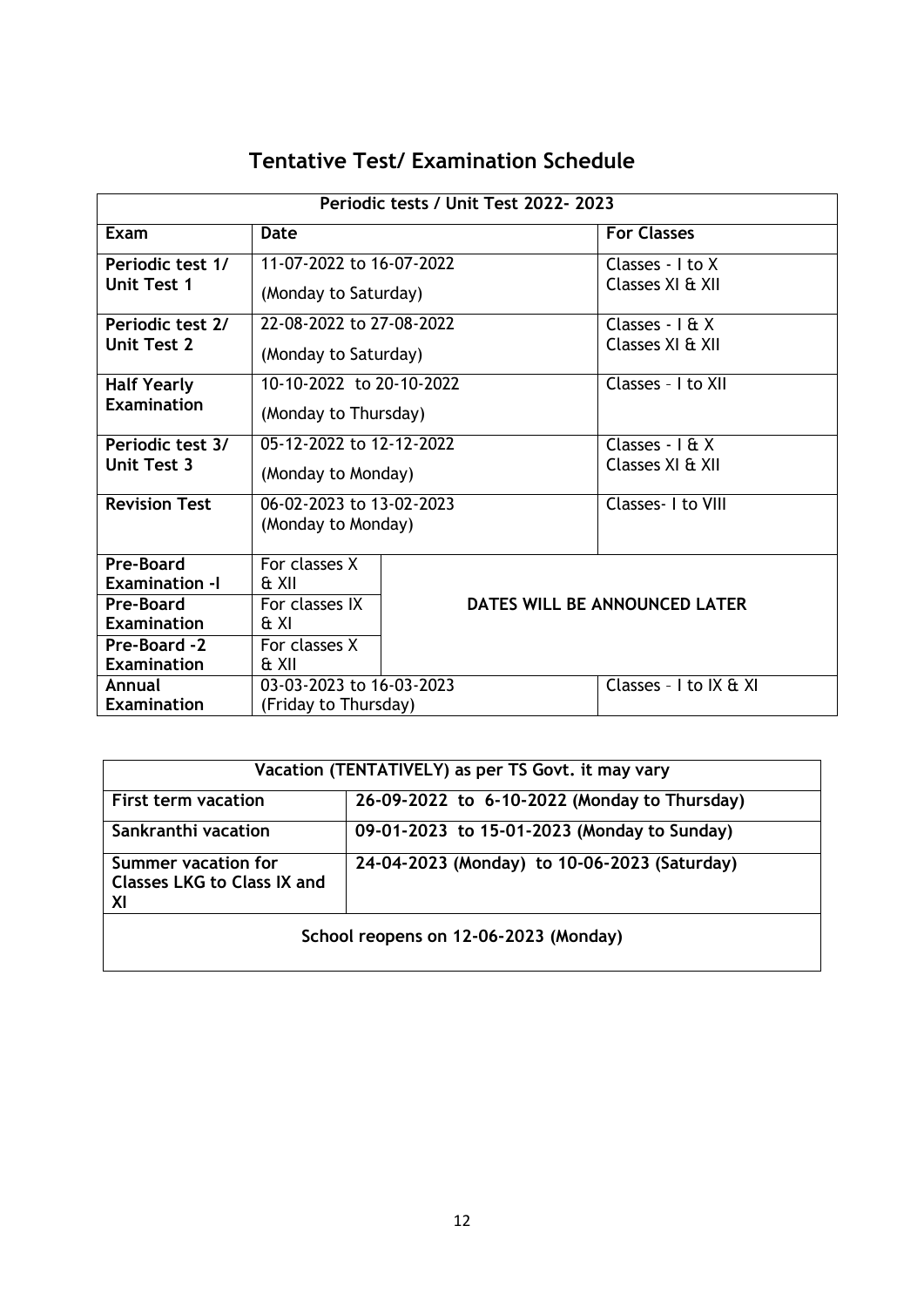| S.No.                   | <b>Name of the Festival</b>       | <b>Date</b>      | <b>Day</b> |
|-------------------------|-----------------------------------|------------------|------------|
| 1                       | <b>Bakrid</b>                     | 10-07-2022       | Sunday     |
| $\overline{2}$          | Bonalu                            | 25-07-2022       | Monday     |
| $\overline{\mathbf{3}}$ | Varalakshmi Vratam                | 05-08-2022       | Friday     |
| $\overline{4}$          | Moharrum                          | 09-08-2022       | Tuesday    |
| $\overline{5}$          | Rakshabandhan                     | 11-08-2022       | Thursday   |
| $\overline{6}$          | Sri Krishna Jayanthi (Janmastami) | 20-08-2022       | Saturday   |
| $\overline{7}$          | Vinayaka Chavithi                 | 31-08-2022       | Wednesday  |
| 8                       | <b>Ganesh Immersion</b>           | 09-09-2022       | Friday     |
| $\overline{9}$          | <b>Bathukamma</b>                 | 25-09-2022       | Sunday     |
| 10                      | Gandhi Jayanthi                   | 02-10-2022       | Sunday     |
| 11                      | Durga Ashtami                     | 03-10-2022       | Monday     |
| 12                      | Maharnavami                       | 04-10-2022       | Tuesday    |
| $\overline{13}$         | Vijaya Dasami                     | 05-10-2022       | Wednesday  |
| 14                      | Milad-Un-Nabi                     | 09-10-2022       | Sunday     |
| $\overline{15}$         | Naraka Chaturdasi                 | 24-10-2022       | Monday     |
| 16                      | Deepavali                         | 25-10-2022       | Tuesday    |
| $\overline{17}$         | Gurunanak Jayanthi                | 08-11-2022       | Tuesday    |
| $\overline{18}$         | <b>Christmas Eve</b>              | 24-12-2022       | Saturday   |
| $\overline{19}$         | Christmas                         | 25-12-2022       | Sunday     |
| 20                      | <b>Boxing Day</b>                 | 26-12-2022       | Monday     |
| $\overline{21}$         | <b>New Year Day</b>               | $01 - 01 - 2023$ | Sunday     |
| $\overline{22}$         | <b>Bhogi</b>                      | 14-01-2023       | Saturday   |
| $\overline{23}$         | Sankranthi                        | 15-01-2023       | Sunday     |
| $\overline{24}$         | Kanuma                            | $16 - 01 - 2023$ | Monday     |
| 25                      | Maha Shivaratri                   | 18-02-2023       | Saturday   |
| 26                      | Holi                              | 08-03-2023       | Wednesday  |
| 26                      | Ugadi                             | 22-03-2023       | Wednesday  |
| 27                      | Sri Rama Navami                   | 30-03-2023       | Thursday   |
| 28                      | Babu Jagjivan Ram's Jayanthi      | 05-04-2023       | Wednesday  |
| 29                      | Good Friday                       | 07-04-2023       | Friday     |
| 30                      | Dr.B.R.AmbedkarJayanti            | 14-04-2023       | Friday     |
| $\overline{31}$         | Id-ul-Fitr                        | 22-04-2023       | Saturday   |

## **LIST OF HOLIDAYS FOR THE ACADEMIC YEAR -2022-23**

**Note:** Inter house competitions , Subject enrichment activities , Curricular and Cocurricular activities and sports activities will be conducted as per the convenience of individual school**.**